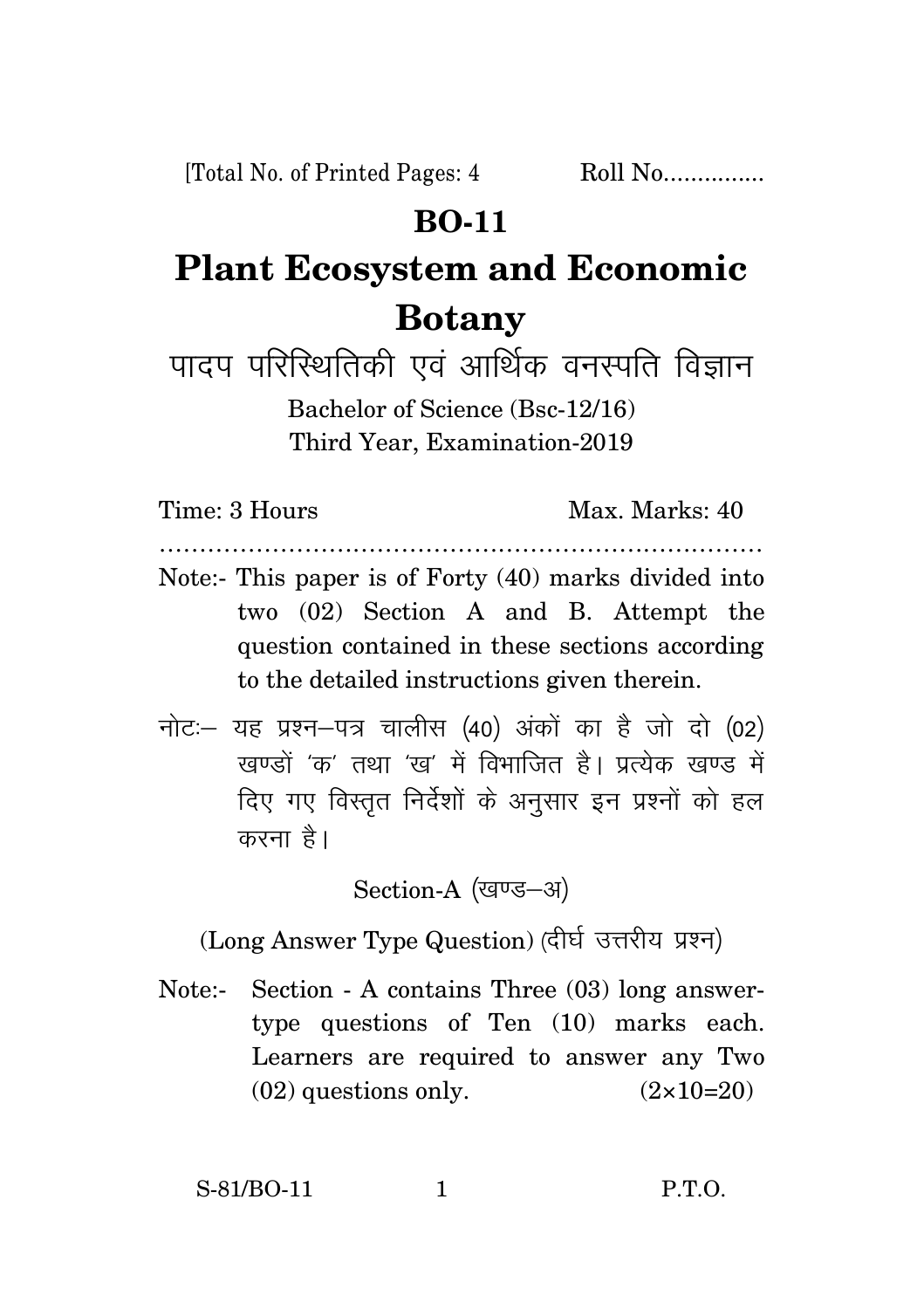- नोट :- खण्ड 'क' में तीन (03) दीर्घ उत्तरीय प्रश्न दिये गये हैं। प्रत्येक प्रश्न के लिए दस (10) अंक निर्धारित हैं। शिक्षार्थियों को इनमें से केवल दो (02) प्रश्नों के उत्तर देने हैं।
- $1<sub>1</sub>$ Discuss the effects of light and temperature on plants.

प्रकाश एवं तापमान का पादपों पर पडने वाले प्रभावों का वर्णन कीजिए।

Describe in detail about plant community and  $2^{1}$ its characteristics.

पादप समुदाय के बारे में तथा उनके विशेषताओं के बारे मे विस्तृत व्याख्या कीजिए।

- Write short notes on following: 3.
	- (a) Fibres (b) Pulses निम्न के बारे में लघु टिप्पणी कीजिए: (अ) रेशे (ब) दालें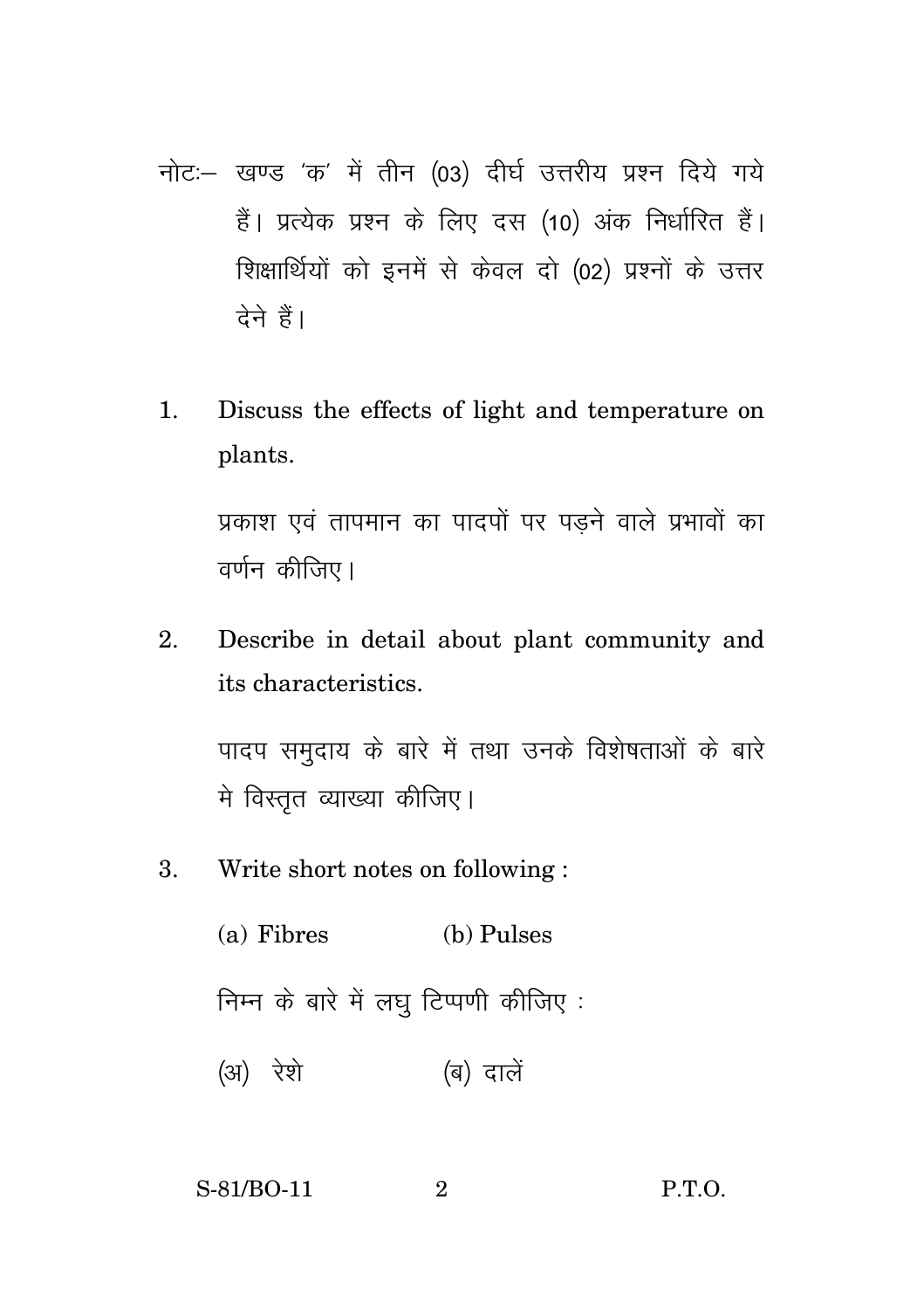Section-B (खण्ड-ख)

(Short Answer Type Question) (लघु उत्तरीय प्रश्न)

- Note:- Section-B contains six (06) short answer type questions of five (05) marks each. Learners are required to answer any four (04) questions only.  $(5 \times 4=20)$
- नोट: खण्ड 'ख' में छः (06) लघु उत्तरीय प्रश्न दिये गये हैं। प्रत्येक प्रश्न के लिए पाँच (05) अंक निर्धारित हैं। शिक्षार्थियों को इनमें से केवल चार (04) प्रश्नों के उत्तर देने हैं।
- 1. Give botanical names, families and brief note on any five vegetables. किन्हीं पाँच सब्जियों के वानस्पतिक नाम, कुल तथा लघ टिप्पणी लिखिए।
- 2. What is plant succession? Explain in detail about xerosere. पादप अनुक्रमण क्या है ? मरूक्रमक के बारे में विस्तृत जानकारी दें।
- 3. What is Ecosystem? Give its structure and function. पारिस्थितिकी तंत्र क्या है? इसकी संरचना एवं कार्य पर संक्षिप्त टिप्पणी कीजिए।